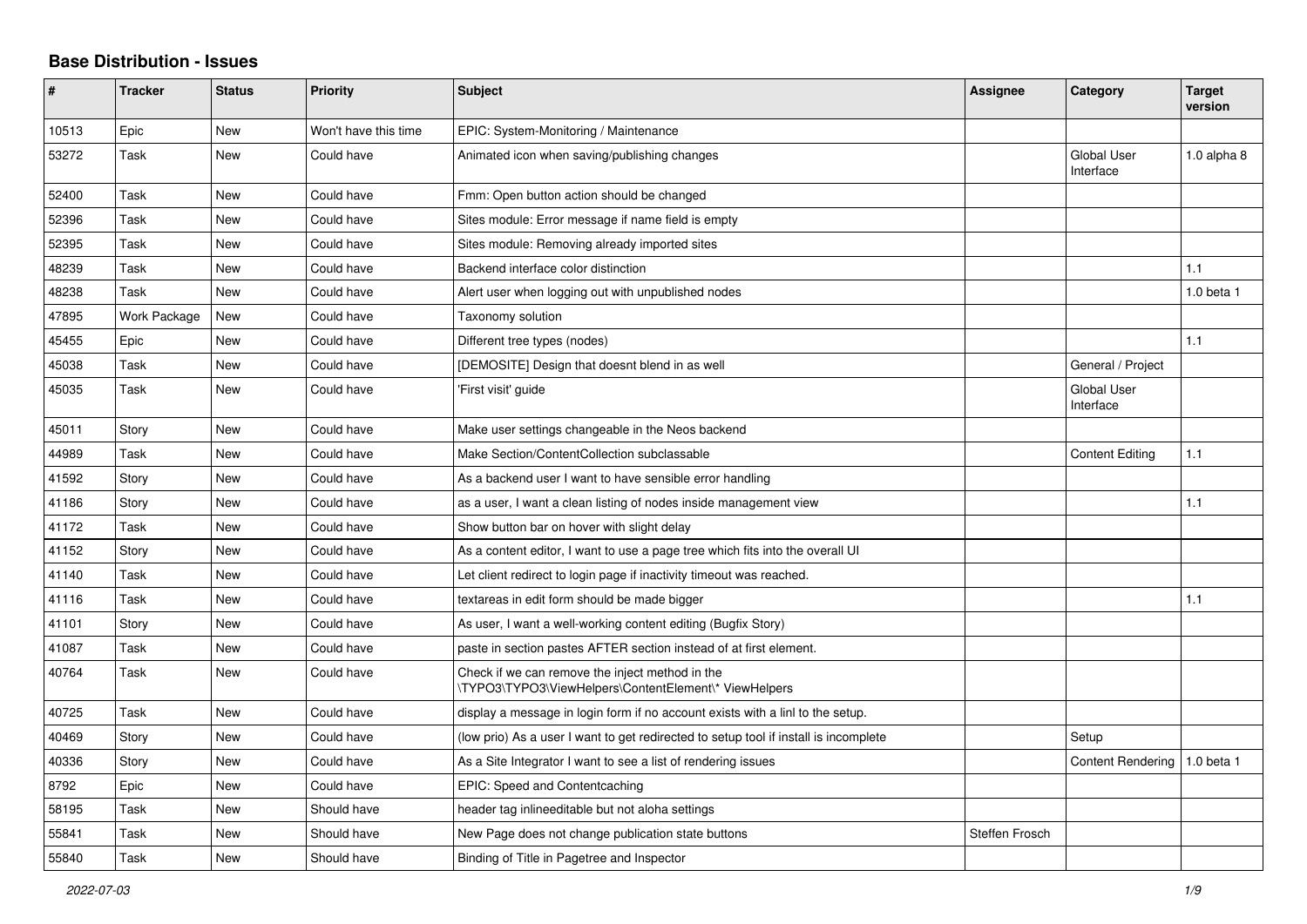| #     | <b>Tracker</b> | <b>Status</b> | <b>Priority</b> | <b>Subject</b>                                                                          | Assignee               | Category               | <b>Target</b><br>version |
|-------|----------------|---------------|-----------------|-----------------------------------------------------------------------------------------|------------------------|------------------------|--------------------------|
| 55839 | Task           | New           | Should have     | Pagetree does not handle deletings of other user                                        |                        |                        |                          |
| 55708 | Task           | New           | Should have     | reloadIfChanged: TRUE has no effect on dateTime properties                              |                        |                        |                          |
| 55010 | Task           | New           | Should have     | Wrong CSS-Styling in Installer                                                          |                        | Setup                  |                          |
| 54976 | Task           | New           | Should have     | neos: content Element. editable adds additional div in live                             |                        | <b>Content Editing</b> |                          |
| 54829 | Task           | New           | Should have     | Text with Image Alignment Options                                                       |                        | <b>Content Editing</b> | 1.x                      |
| 54475 | Task           | New           | Should have     | Wrong redirection when logging out after change of site's state                         |                        |                        |                          |
| 52790 | Task           | New           | Should have     | Prefix remaining dynatree classes (drag'n'drop)                                         |                        |                        |                          |
| 52408 | Task           | New           | Should have     | Neos Backend: Complete broken at IE9                                                    |                        |                        |                          |
| 52399 | Task           | <b>New</b>    | Should have     | Fmm: Change the sites listing                                                           |                        |                        |                          |
| 52398 | Task           | New           | Should have     | Neos Backend dropdowns layout                                                           |                        |                        |                          |
| 52397 | Task           | New           | Should have     | Fmm: Headlines of groups should be better seperated                                     |                        |                        |                          |
| 52394 | Task           | New           | Should have     | Pagetree: Editing page title on blur bug                                                |                        |                        |                          |
| 52393 | Task           | New           | Should have     | Pagetree: Editing page title on blur bug                                                |                        |                        |                          |
| 52053 | Task           | New           | Should have     | Deleting Home page leaves backend inaccessible                                          |                        | <b>Content Editing</b> |                          |
| 51343 | Task           | New           | Should have     | Add reasonable test coverage for PluginImplementation                                   |                        |                        |                          |
| 49958 | Task           | <b>New</b>    | Should have     | Clicking the page reloads the inspector even if the page is already selected            |                        |                        | 1.0 beta 1               |
| 49957 | Task           | New           | Should have     | Selecting a parent element doesn't change the content breadcrumb                        |                        |                        | 1.0 beta 1               |
| 49952 | Task           | New           | Should have     | Folder node types                                                                       |                        |                        | 1.0 beta 1               |
| 49951 | Task           | New           | Should have     | Node structure / layout                                                                 |                        |                        | 1.0 beta 1               |
| 49595 | Task           | New           | Should have     | Neos setup does not check for required php-gd module                                    |                        |                        |                          |
| 49014 | Task           | New           | Should have     | Detect prototype copying leading to a loop                                              |                        |                        | 1.0 beta 1               |
| 48525 | Work Package   | <b>New</b>    | Should have     | [WIP] TYPO3CR Scalability and consistence                                               |                        |                        |                          |
| 48367 | Work Package   | New           | Should have     | [WIP] End-To-End Testing of Neos with Behat                                             |                        |                        | 1.0 beta 1               |
| 48358 | Task           | New           | Should have     | get rid of window plupload, window Chosen, window AbstractChosen etc,<br>window.GENTICS | Sebastian<br>Kurfuerst |                        |                          |
| 48357 | Task           | <b>New</b>    | Should have     | get rid of window.Ember                                                                 | Sebastian<br>Kurfuerst |                        |                          |
| 48352 | Task           | New           | Should have     | Aloha loading does not always work reliably                                             |                        |                        | 1.0 beta 1               |
| 48334 | Task           | New           | Should have     | (maybe) re-introduce "development mode indicator" in topToolbarTemplate                 |                        |                        |                          |
| 48333 | Task           | New           | Should have     | Clean up Content/Application and Content/ContentModule                                  |                        |                        | 1.0 beta 1               |
| 48329 | Task           | New           | Should have     | Remove leftover window.T3                                                               |                        |                        | 1.0 beta 1               |
| 48275 | Work Package   | <b>New</b>    | Should have     | <b>TypoScript consistency</b>                                                           | Sebastian<br>Kurfuerst | General / Project      | 1.0 beta 1               |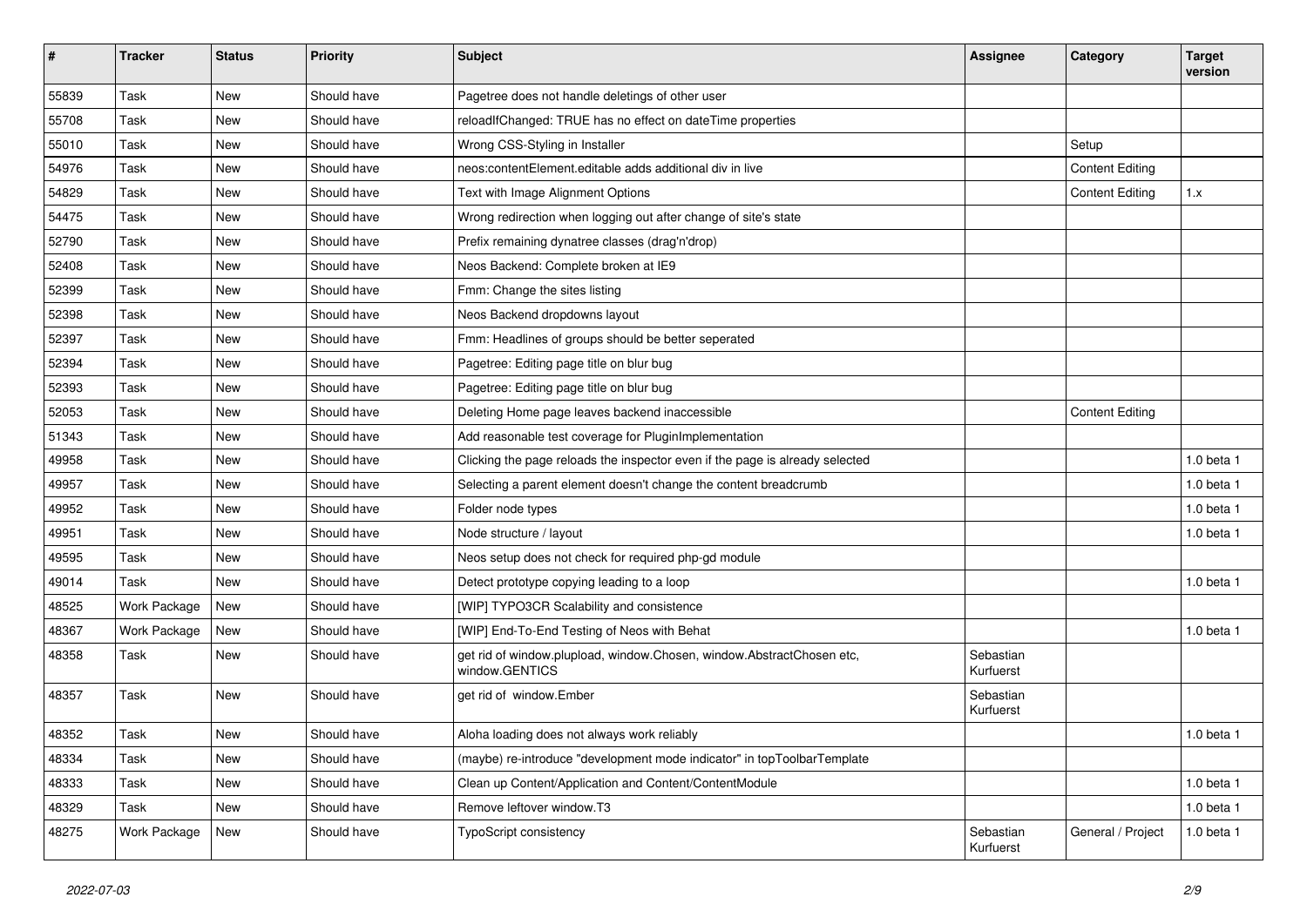| $\vert$ # | <b>Tracker</b> | <b>Status</b> | <b>Priority</b> | <b>Subject</b>                                                                                            | Assignee           | Category                  | <b>Target</b><br>version   |
|-----------|----------------|---------------|-----------------|-----------------------------------------------------------------------------------------------------------|--------------------|---------------------------|----------------------------|
| 48271     | Task           | <b>New</b>    | Should have     | General security                                                                                          |                    |                           | $1.0$ beta $1$             |
| 48241     | Task           | New           | Should have     | Create sandboxed Jenkins testing environment                                                              | Robert Lemke       |                           |                            |
| 48143     | Task           | <b>New</b>    | Should have     | Include commands as search results.                                                                       |                    |                           | 1.1                        |
| 48142     | Task           | New           | Should have     | Search field/results                                                                                      |                    |                           | 1.1                        |
| 48140     | Task           | New           | Should have     | Tips                                                                                                      |                    |                           | 1.1                        |
| 48077     | Task           | <b>New</b>    | Should have     | Language selection                                                                                        | Rasmus<br>Skioldan |                           | 1.1                        |
| 48069     | Task           | <b>New</b>    | Should have     | Make node migration more user friendly                                                                    | Christian Müller   |                           | 1.1                        |
| 47905     | Work Package   | New           | Should have     | Perfection the Party and Account Management Module                                                        | Adrian Föder       | Administration            |                            |
| 46526     | Story          | New           | Should have     | Media/Scheme aware URL handler                                                                            |                    |                           |                            |
| 45584     | Work Package   | <b>New</b>    | Should have     | Access Control for TYPO3CR Nodes (Concept)                                                                |                    |                           | 1.1                        |
| 45540     | Work Package   | <b>New</b>    | Should have     | [EPIC] Search                                                                                             |                    |                           | 1.1                        |
| 45539     | Work Package   | New           | Should have     | [EPIC] Mangement view                                                                                     |                    |                           | 1.1                        |
| 45501     | Task           | <b>New</b>    | Should have     | Image Metadata in ContentEditing should be cached                                                         |                    |                           |                            |
| 45410     | Work Package   | <b>New</b>    | Should have     | [WIP] TypoScript Debugger (Community)                                                                     |                    |                           |                            |
| 45400     | Work Package   | New           | Should have     | [WIP] Developer Toolbar (Community)                                                                       |                    |                           |                            |
| 45310     | Story          | New           | Should have     | Implement enhanced @position syntax known from TypoScript also in the property panel<br>inspector editors |                    | <b>Content Editing</b>    | 1.0 beta 1                 |
| 45217     | Work Package   | <b>New</b>    | Should have     | [WIP][Assignee missing] External & internal link support                                                  |                    |                           | $1.0$ beta $1$             |
| 45099     | Story          | New           | Should have     | As a user I want the Ui to handle an expired session correctly                                            |                    |                           | 1.0 beta 1                 |
| 45049     | Task           | <b>New</b>    | Should have     | Remove dependency on midgardNotifications                                                                 |                    |                           |                            |
| 45037     | Task           | <b>New</b>    | Should have     | [DEMOSITE] Link to be from frontpage                                                                      |                    | General / Project         | 1.0 beta 1                 |
| 45025     | Work Package   | <b>New</b>    | Should have     | [WIP] Create minimal publishing workflow                                                                  | Robert Lemke       |                           |                            |
| 45021     | Work Package   | New           | Should have     | [WIP] [ASSIGNEE MISSING] Cross Browser Compatibility                                                      |                    | <b>Content Editing</b>    | 1.0 beta 1                 |
| 45019     | Work Package   | New           | Should have     | [WIP] Real-World Error Reporting                                                                          |                    |                           |                            |
| 45009     | Work Package   | New           | Should have     | [EPIC] mobile phone version of content editing                                                            |                    |                           |                            |
| 44981     | Story          | New           | Should have     | Rename Node Types to final names                                                                          |                    | <b>Content Repository</b> | Sprint<br>February<br>2013 |
| 44980     | Story          | New           | Should have     | Show activity stream of changed content in Launch Bar                                                     |                    |                           | 1.1                        |
| 44979     | Story          | <b>New</b>    | Should have     | Implement Frontend user / group concept                                                                   |                    |                           | 1.1                        |
| 44978     | Story          | New           | Should have     | <b>Multi-Device Content</b>                                                                               |                    |                           | 1.1                        |
| 44969     | Story          | New           | Should have     | Document Two-Tree Localization Approach                                                                   |                    | Documentation             | $1.0$ beta $1$             |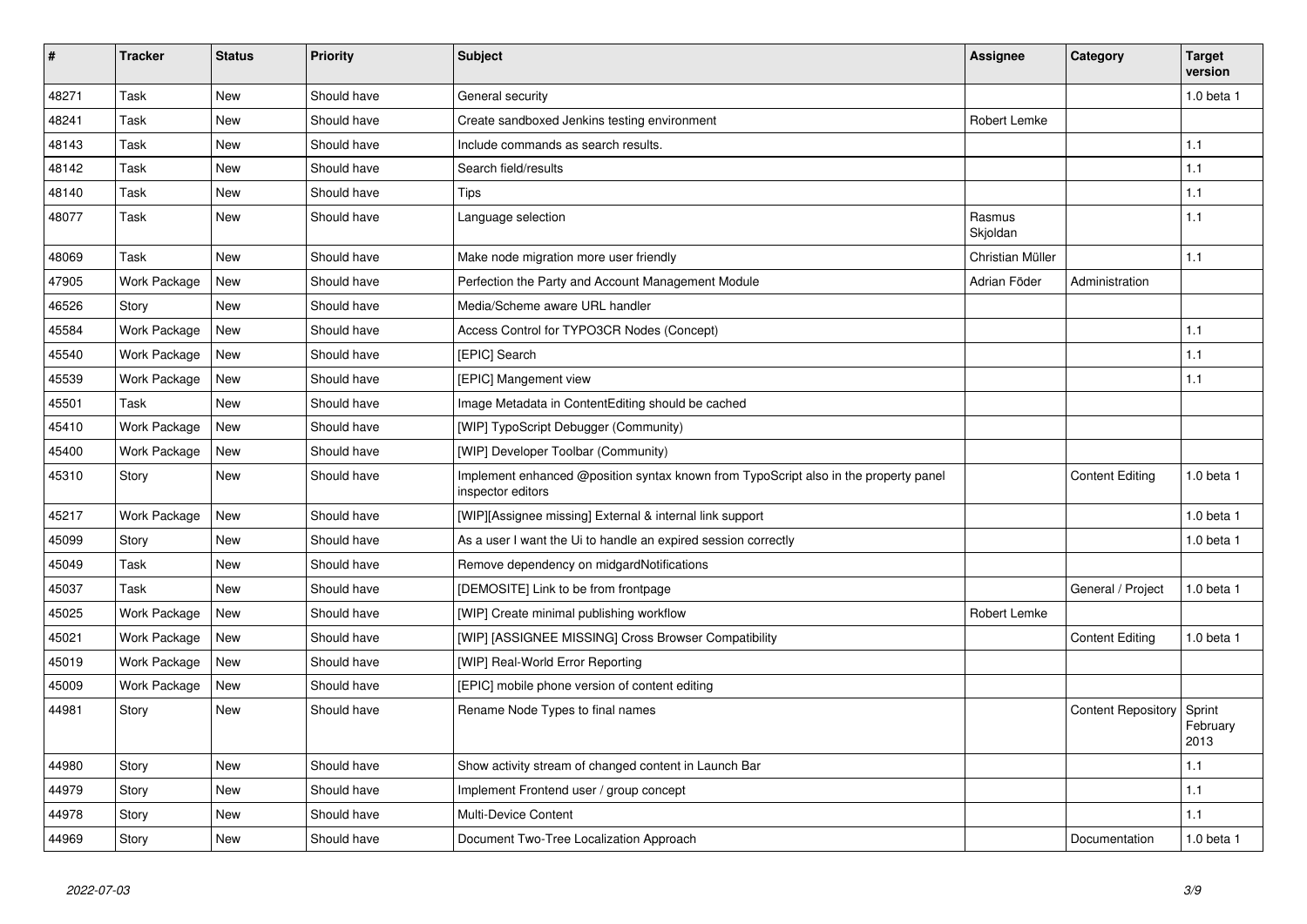| #     | <b>Tracker</b> | <b>Status</b> | <b>Priority</b> | <b>Subject</b>                                                                                                                                                       | <b>Assignee</b>       | Category                 | <b>Target</b><br>version   |
|-------|----------------|---------------|-----------------|----------------------------------------------------------------------------------------------------------------------------------------------------------------------|-----------------------|--------------------------|----------------------------|
| 44957 | Story          | <b>New</b>    | Should have     | Reliable clipboard and content element handles                                                                                                                       |                       |                          | Sprint<br>February<br>2013 |
| 44925 | Task           | <b>New</b>    | Should have     | Change the styling of Blog Posts with Expose to match the current styling                                                                                            | Marc Neuhaus          |                          | Sprint<br>February<br>2013 |
| 44923 | Story          | <b>New</b>    | Should have     | Multi-Lingual User Interface                                                                                                                                         |                       |                          | 1.1                        |
| 44916 | Story          | <b>New</b>    | Should have     | Explore: Usage of Touch Screens for Neos                                                                                                                             | <b>Patrick Broens</b> | Content<br>Management    | Sprint<br>February<br>2013 |
| 42672 | Story          | <b>New</b>    | Should have     | As everybody, I want no JavaScript loading issues (Bugfix story)                                                                                                     |                       |                          |                            |
| 42220 | Task           | <b>New</b>    | Should have     | "Uncaught ReferenceError: nextAnimation is not defined" javascript error on load (demo<br>package)                                                                   |                       |                          |                            |
| 42216 | Task           | <b>New</b>    | Should have     | Show at least some recognizable content of a node in the inspector panel. Now the header<br>property is used which only works for headlines                          |                       |                          |                            |
| 42206 | Task           | <b>New</b>    | Should have     | When a content element is hidden based on hiddenBeforeDateTime / hiddenAfterDateTime<br>the hidden CSS should also be applied (so the element should be transparent) |                       |                          |                            |
| 41931 | Task           | <b>New</b>    | Should have     | TODO: add the page properties in a more clever way, and only when being in backend                                                                                   |                       | <b>Content Rendering</b> |                            |
| 41892 | Task           | <b>New</b>    | Should have     | Set up an environment for the demo site plus the domain name: neos.demo.typo3.org                                                                                    | Ben van 't Ende       |                          |                            |
| 41878 | Task           | <b>New</b>    | Should have     | extract package management to own package                                                                                                                            |                       |                          |                            |
| 41877 | Task           | <b>New</b>    | Should have     | Explore: Find a way to include Neos / Flow news via RSS                                                                                                              |                       |                          |                            |
| 41876 | Task           | <b>New</b>    | Should have     | Make Neos UI work with Zurb Foundation (for example)                                                                                                                 |                       |                          |                            |
| 41872 | Task           | <b>New</b>    | Should have     | Detect if symlinks can be created                                                                                                                                    |                       |                          |                            |
| 41861 | Story          | <b>New</b>    | Should have     | As any user I want a better usability of the backend UI                                                                                                              |                       |                          |                            |
| 41858 | Story          | <b>New</b>    | Should have     | As an integrator I want a complete feature set in TypoScript and EEL                                                                                                 |                       |                          |                            |
| 41856 | Task           | <b>New</b>    | Should have     | Require the needed graphic modules for the site import and show a warning if the modules<br>are not found                                                            |                       |                          |                            |
| 41855 | Task           | <b>New</b>    | Should have     | Optimize the usability of the site creation wizard                                                                                                                   | <b>Berit Hlubek</b>   |                          |                            |
| 41853 | Story          | <b>New</b>    | Should have     | As an integrator I want an optimized setup                                                                                                                           |                       |                          |                            |
| 41852 | Task           | <b>New</b>    | Should have     | Add default content styles inside the content elements package.                                                                                                      | <b>Berit Hlubek</b>   |                          |                            |
| 41850 | Story          | New           | Should have     | As an integrator I would like to include default content styles from Neos                                                                                            |                       |                          |                            |
| 41821 | Task           | New           | Should have     | discuss how documentation can be improved                                                                                                                            | <b>Berit Hlubek</b>   |                          |                            |
| 41787 | Task           | New           | Should have     | change git repositories on git.typo3.org (FLOW3 -> Flow; Neos Name)                                                                                                  |                       |                          |                            |
| 41702 | Story          | New           | Should have     | As an integrator I want to configure read / write access to pages / sections                                                                                         |                       |                          |                            |
| 41701 | Story          | New           | Should have     | As a content editor I want to have localization support ('single tree concept')                                                                                      |                       |                          | 1.1                        |
| 41700 | Story          | New           | Should have     | As a developer I want to have a reasonable test coverage for JavaScript                                                                                              |                       |                          |                            |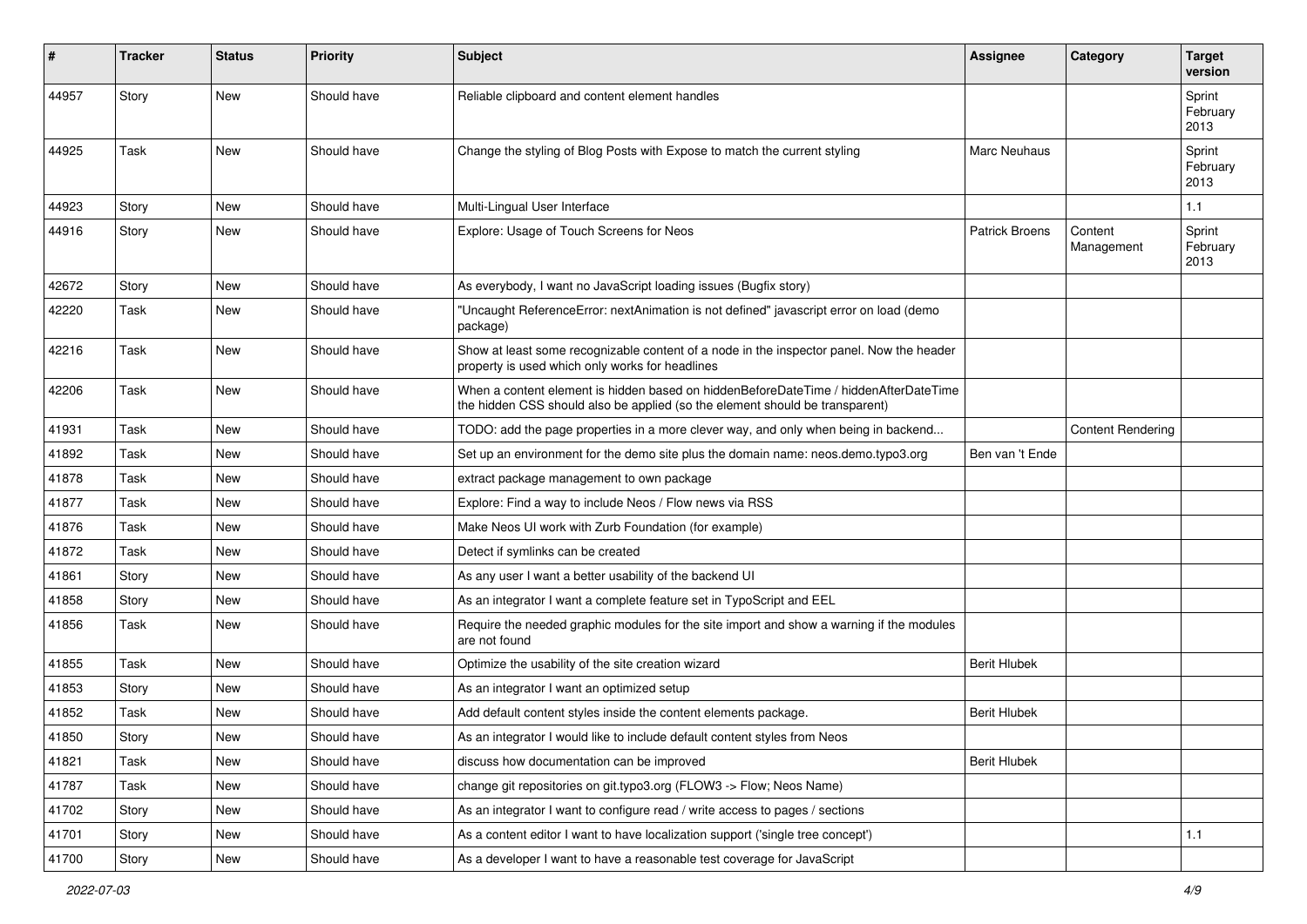| #     | <b>Tracker</b> | <b>Status</b> | <b>Priority</b> | <b>Subject</b>                                                                                                         | Assignee               | Category | <b>Target</b><br>version   |
|-------|----------------|---------------|-----------------|------------------------------------------------------------------------------------------------------------------------|------------------------|----------|----------------------------|
| 41687 | Task           | <b>New</b>    | Should have     | ask community to convert Sebastians "Technical Overview to Neos" to documentation in<br>ReST                           |                        |          |                            |
| 41686 | Task           | New           | Should have     | ask community to convert Christians "Developing TYPO3 Neos Website" to tutorial in ReST                                |                        |          |                            |
| 41680 | Task           | New           | Should have     | push all packages to packagist, with post-change hook                                                                  |                        |          |                            |
| 41679 | Story          | <b>New</b>    | Should have     | As developer, I want to use packagist.org for all packages                                                             |                        |          |                            |
| 41674 | Task           | New           | Should have     | add guide "profile and debug Flow applications" -> maybe ask othres to write that                                      |                        |          |                            |
| 41673 | Task           | New           | Should have     | add guide "tuning Flow Performance"                                                                                    |                        |          |                            |
| 41672 | Story          | New           | Should have     | as developer, I want to make sure that CSS is cleanly encapsulated (i.e. site CSS does not<br>change the UI css)       |                        |          |                            |
| 41671 | Story          | New           | Should have     | as developer, I want to make sure that jquery and ember is cleanly encapsulated and does<br>not interfere with site JS |                        |          |                            |
| 41670 | Story          | <b>New</b>    | Should have     | as anybody, I want an updated flow and neos website                                                                    |                        |          |                            |
| 41669 | Story          | <b>New</b>    | Should have     | As team member, I want updated deployment working                                                                      |                        |          | Sprint<br>February<br>2013 |
| 41355 | Task           | <b>New</b>    | Should have     | activate link-clicking inside texts in preview mode                                                                    | Sebastian<br>Kurfuerst |          |                            |
| 41114 | Story          | <b>New</b>    | Should have     | As a user, I want to insert inline JavaScript in the HTML content elements                                             |                        |          |                            |
| 41112 | Task           | <b>New</b>    | Should have     | use better Content-Type previews                                                                                       | Sebastian<br>Kurfuerst |          | 1.1                        |
| 41108 | Task           | <b>New</b>    | Should have     | test / update demo/integration server                                                                                  |                        |          |                            |
| 41107 | Story          | New           | Should have     | As a user, I want a working demo site                                                                                  |                        |          |                            |
| 41103 | Story          | <b>New</b>    | Should have     | As everybody, I want the new product name to be used inside Phoenix                                                    |                        |          |                            |
| 41099 | Story          | <b>New</b>    | Should have     | As site integrator, I want a API reference for TypoScript objects                                                      |                        |          |                            |
| 41098 | Story          | <b>New</b>    | Should have     | As a developer, I want a clean TypoScript package                                                                      |                        |          |                            |
| 41085 | Story          | New           | Should have     | As an integrator, I want to use the HTML5 "header" element for indicating titles in text                               |                        |          |                            |
| 40896 | Task           | <b>New</b>    | Should have     | Fix layout in "create account" setup step                                                                              |                        | Setup    | Sprint 10<br>(1.0 TP1)     |
| 40618 | Story          | <b>New</b>    | Should have     | [DISCUSS] As a user, I want to return to the last-used submodule when changing between<br>main modules                 |                        |          |                            |
| 40473 | Epic           | <b>New</b>    | Should have     | Bootstrap based login screen                                                                                           |                        |          |                            |
| 40335 | Story          | New           | Should have     | As an Administrator, I want to run FLOW3 CLI commands in the Launch Bar                                                |                        |          |                            |
| 40334 | Epic           | New           | Should have     | <b>EPIC: Module Overview Pages</b>                                                                                     |                        |          |                            |
| 40332 | Epic           | <b>New</b>    | Should have     | EPIC: Management view content editing                                                                                  |                        |          |                            |
| 40331 | Story          | <b>New</b>    | Should have     | As a Content Manager, I want to create multiple pages at once                                                          |                        |          |                            |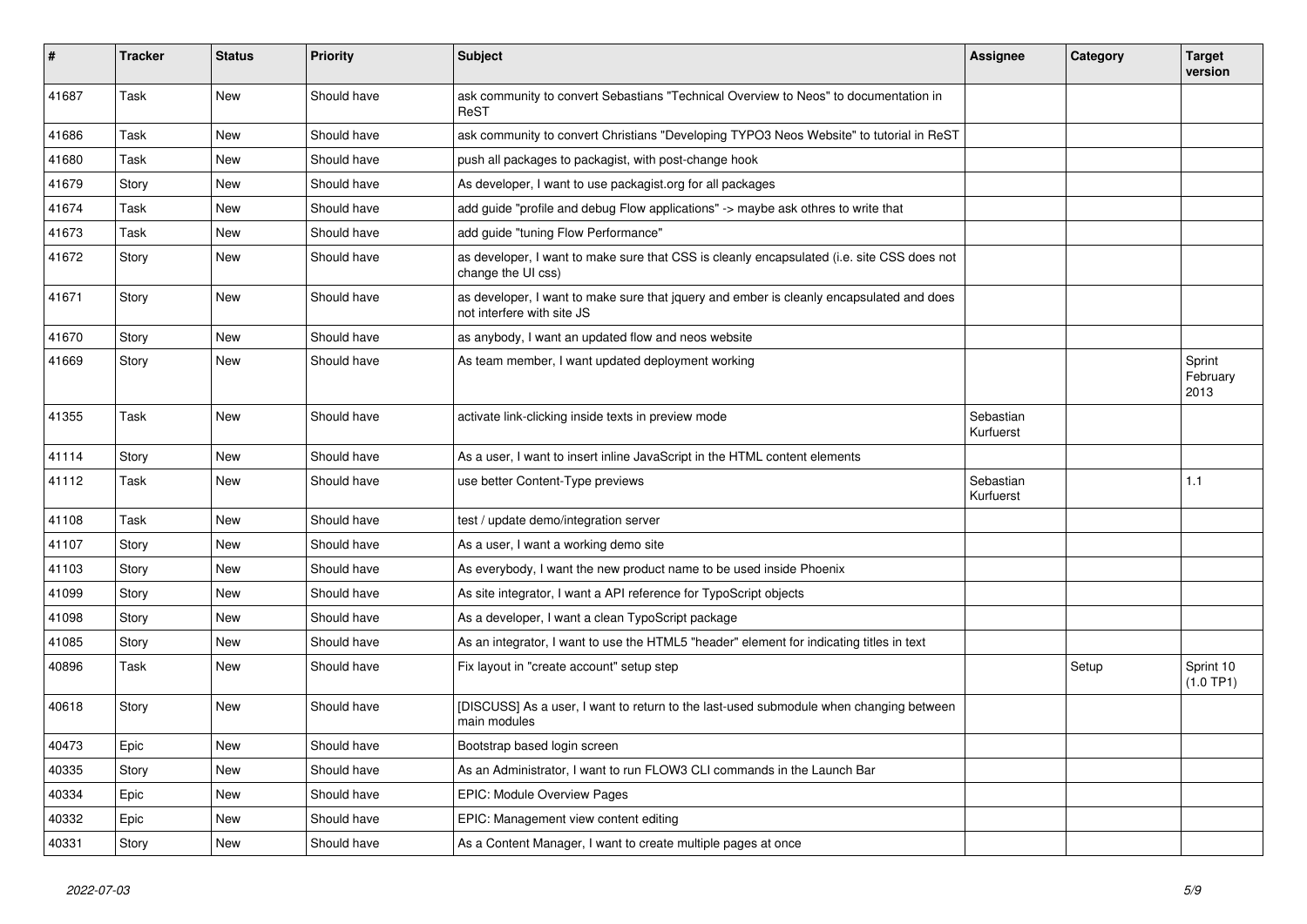| #     | <b>Tracker</b> | <b>Status</b> | <b>Priority</b> | Subject                                                                                                                      | Assignee     | Category          | <b>Target</b><br>version |
|-------|----------------|---------------|-----------------|------------------------------------------------------------------------------------------------------------------------------|--------------|-------------------|--------------------------|
| 40328 | Story          | New           | Should have     | As an administrator I can export selected parts of an existing site to a new site package                                    |              |                   |                          |
| 40326 | Story          | New           | Should have     | As an administrator I can create a new site package using an existing site as template                                       |              |                   |                          |
| 40324 | Story          | New           | Should have     | As a site integrator I can change the title, description & version of an imported site                                       |              |                   |                          |
| 40323 | Story          | New           | Should have     | As an site integrator I can remove an inactive imported site                                                                 |              |                   |                          |
| 40322 | Story          | New           | Should have     | As a site integrator I can disable and enable imported sites                                                                 |              |                   |                          |
| 40320 | Epic           | New           | Should have     | EPIC: User Interface style and implementation guide                                                                          |              |                   |                          |
| 40311 | Story          | New           | Should have     | As a user I want the UI to respect the lights-off principle                                                                  |              |                   |                          |
| 40309 | Story          | New           | Should have     | As a system administrator I want to see a meaningful error message if the database has<br>not been set up correctly          |              |                   |                          |
| 40308 | Epic           | <b>New</b>    | Should have     | EPIC: In-table editing for items in the Management View                                                                      |              |                   |                          |
| 40307 | Epic           | New           | Should have     | EPIC: Custom View for Data Types                                                                                             |              |                   |                          |
| 40306 | Epic           | New           | Should have     | EPIC: Content import from TYPO3                                                                                              |              |                   |                          |
| 40302 | Epic           | <b>New</b>    | Should have     | <b>EPIC: Account Profile</b>                                                                                                 |              |                   |                          |
| 40301 | Epic           | New           | Should have     | EPIC: System Log Viewer / Audit                                                                                              |              |                   |                          |
| 40300 | Epic           | New           | Should have     | EPIC: Consistent UI Design (Bootstrap)                                                                                       |              |                   |                          |
| 40298 | Epic           | New           | Should have     | EPIC: Design / Icons                                                                                                         |              |                   |                          |
| 40294 | Epic           | New           | Should have     | EPIC: Inline Editing Support (Links, Content Types, Plugin)                                                                  |              |                   |                          |
| 12443 | Epic           | New           | Should have     | EPIC: performant Contenttargeting (personalisation)                                                                          |              |                   |                          |
| 10509 | Epic           | <b>New</b>    | Should have     | EPIC: Workspaces and Publishing Workflows                                                                                    |              |                   |                          |
| 58188 | Task           | New           | Must have       | Error "Server communication error: Internal Server Error" when changing URL                                                  |              |                   | 1.1                      |
| 57698 | Task           | New           | Must have       | Adding two Plugins on Page not possible because one affects the other.                                                       |              |                   |                          |
| 55313 | Task           | <b>New</b>    | Must have       | Backend routing failure with similar site names                                                                              |              |                   |                          |
| 54881 | Story          | New           | Must have       | Sortable table columns in Neos backend modules                                                                               |              |                   |                          |
| 53457 | Task           | New           | Must have       | Editing in fullscreen mode doesn't work                                                                                      |              |                   |                          |
| 50385 | Task           | New           | Must have       | Folder node types                                                                                                            |              |                   | $1.0$ beta $1$           |
| 49954 | Task           | New           | Must have       | If a user is logged out redirect to login screen after failed AJAX request                                                   |              |                   | $1.0$ beta $1$           |
| 48278 | Task           | New           | Must have       | Add "Find" FlowQuery operation                                                                                               |              | General / Project | $1.0$ beta $1$           |
| 45453 | Task           | New           | Must have       | Concept of launcher/search/dashboard/module tabs                                                                             |              | General / Project | 1.1                      |
| 44977 | Story          | New           | Must have       | TYPO3 Flow (Backend) speed optimization                                                                                      |              |                   | 1.0 beta 1               |
| 44970 | Story          | New           | Must have       | Define Neos 1.0 API                                                                                                          | Robert Lemke | Documentation     | 1.0 beta 1               |
| 42248 | Task           | New           | Must have       | Move backend includes (JS and CSS) back to Neos package                                                                      |              |                   |                          |
| 42246 | Task           | New           | Must have       | Use same DOM hierarchy for logged in backend user and public and do not render content<br>editing classes in public frontend |              |                   |                          |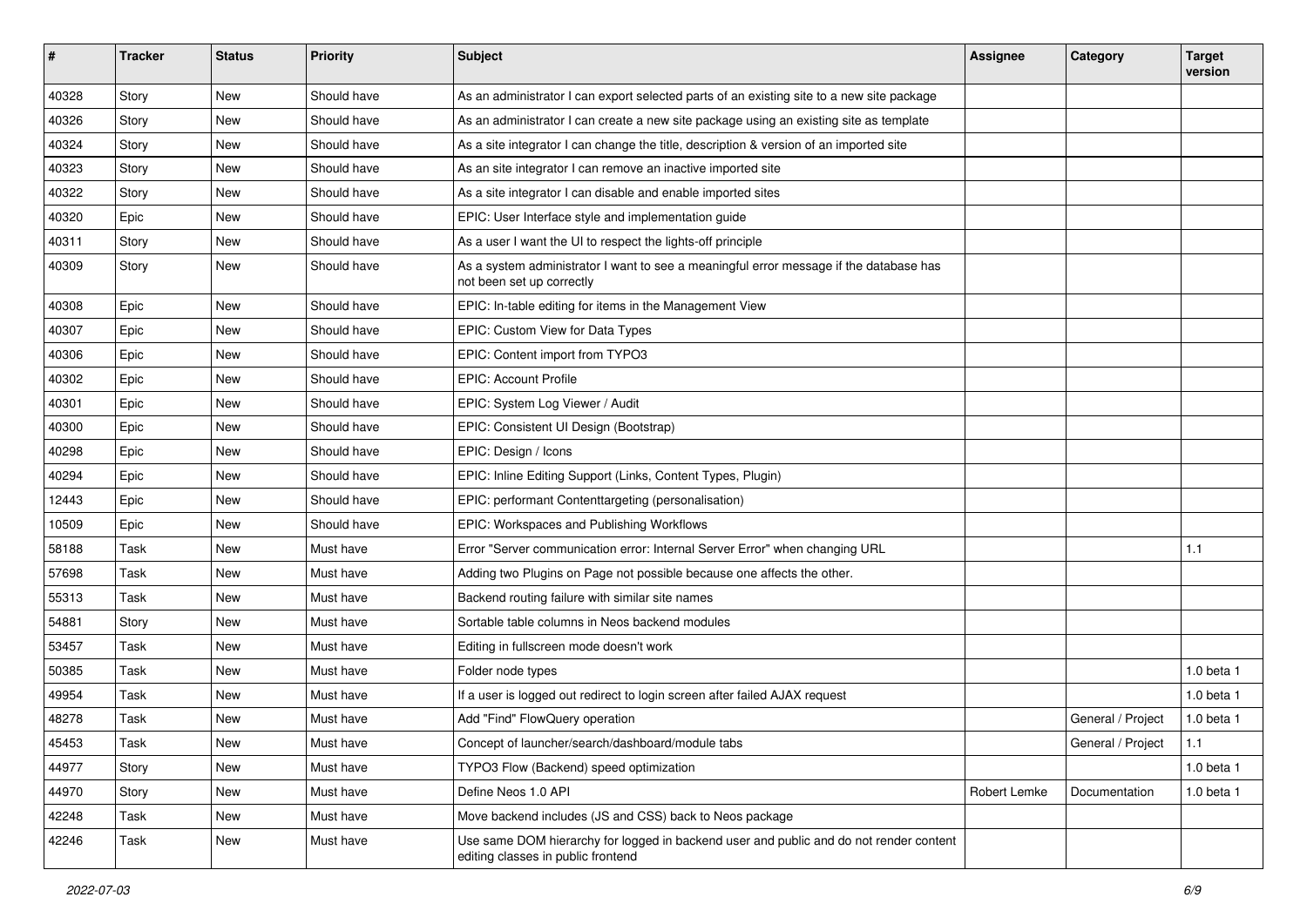| $\pmb{\#}$ | <b>Tracker</b> | <b>Status</b> | <b>Priority</b> | <b>Subject</b>                                                                  | <b>Assignee</b>        | Category                        | <b>Target</b><br>version |
|------------|----------------|---------------|-----------------|---------------------------------------------------------------------------------|------------------------|---------------------------------|--------------------------|
| 42038      | Task           | <b>New</b>    | Must have       | Automatic save is not always in sync with content, content could be lost        |                        |                                 |                          |
| 40299      | Epic           | New           | Must have       | EPIC: Content Security (Workspaces)                                             |                        |                                 |                          |
| 40297      | Epic           | New           | Must have       | EPIC: Basic Page Tree Operations                                                |                        |                                 |                          |
| 13532      | Story          | <b>New</b>    | Must have       | Implement File Download Content Type                                            | Christian Müller       | <b>Content Editing</b>          | 1.0 beta 1               |
| 10515      | Work Package   | New           | Must have       | [WIP] Content Translation Support                                               | Karsten<br>Dambekalns  | General / Project               | $1.1$                    |
| 10508      | Epic           | New           | Must have       | EPIC: Roles / Security for BE and FE / Usermanagement                           |                        |                                 |                          |
| 10506      | Story          | <b>New</b>    | Must have       | Minimalistic Media Browser (Files, Images, Documents)                           | Christian Müller       | <b>Content Editing</b>          | 1.0 beta 1               |
| 47023      | Work Package   | Accepted      | Could have      | Global user interface                                                           | Aske Ertmann           | <b>Global User</b><br>Interface | 1.0 beta 1               |
| 41586      | Story          | Accepted      | Could have      | write Neos Integrator Guide                                                     | Sebastian<br>Kurfuerst | Documentation                   | 1.0 beta 1               |
| 41100      | Task           | Accepted      | Could have      | Create one-page reference about all available TypoScript objects (nice to have) | Christian Müller       |                                 | 1.0 beta 1               |
| 40993      | Task           | Accepted      | Could have      | Test whether drag / drop of image onto thumbnail works                          |                        |                                 |                          |
| 53866      | Work Package   | Accepted      | Should have     | Release 1.0 Important Topics                                                    |                        |                                 | 1.x                      |
| 52020      | Task           | Accepted      | Should have     | clean up Node Structure between TYPO3 Neos and TYPO3.Neos.NodeTypes             | Sebastian<br>Kurfuerst | Content Repository   1.0 beta 1 |                          |
| 50191      | Story          | Accepted      | Should have     | As an integrator I want an extensible way of including JavaScript and CSS       | Christopher<br>Hlubek  |                                 | $1.0$ beta $1$           |
| 49943      | Work Package   | Accepted      | Should have     | Security                                                                        | Andreas<br>Förthner    |                                 | 1.0 beta 1               |
| 48526      | Task           | Accepted      | Should have     | evaluate use of graph databases as high-performance store                       | Sebastian<br>Kurfuerst | <b>Content Repository</b>       |                          |
| 48368      | Task           | Accepted      | Should have     | Behat tests for Page Tree                                                       | Markus<br>Goldbeck     |                                 |                          |
| 48328      | Task           | Accepted      | Should have     | Rename JavaScript to new structure                                              | Aske Ertmann           |                                 | 1.0 beta 1               |
| 48291      | Task           | Accepted      | Should have     | Redirect management for moved pages                                             | Tim Kandel             | <b>Content Rendering</b>        | 1.0 beta 1               |
| 48080      | Task           | Accepted      | Should have     | Breadcrumb                                                                      |                        |                                 | $1.0$ beta $1$           |
| 48078      | Task           | Accepted      | Should have     | Fullscreen mode toggle                                                          | Sebastian<br>Kurfuerst |                                 | $1.0$ beta $1$           |
| 48076      | Task           | Accepted      | Should have     | Wireframe mode toggle                                                           | Rasmus<br>Skjoldan     |                                 |                          |
| 48075      | Task           | Accepted      | Should have     | Context bar                                                                     |                        |                                 |                          |
| 45758      | Story          | Accepted      | Should have     | Provide a way to control escaping of content through TypoScript                 | Sebastian<br>Kurfuerst | Content Rendering   1.0 beta 1  |                          |
| 45408      | Work Package   | Accepted      | Should have     | Frontend / Page Cache                                                           | Robert Lemke           | General / Project               | 1.0 beta 1               |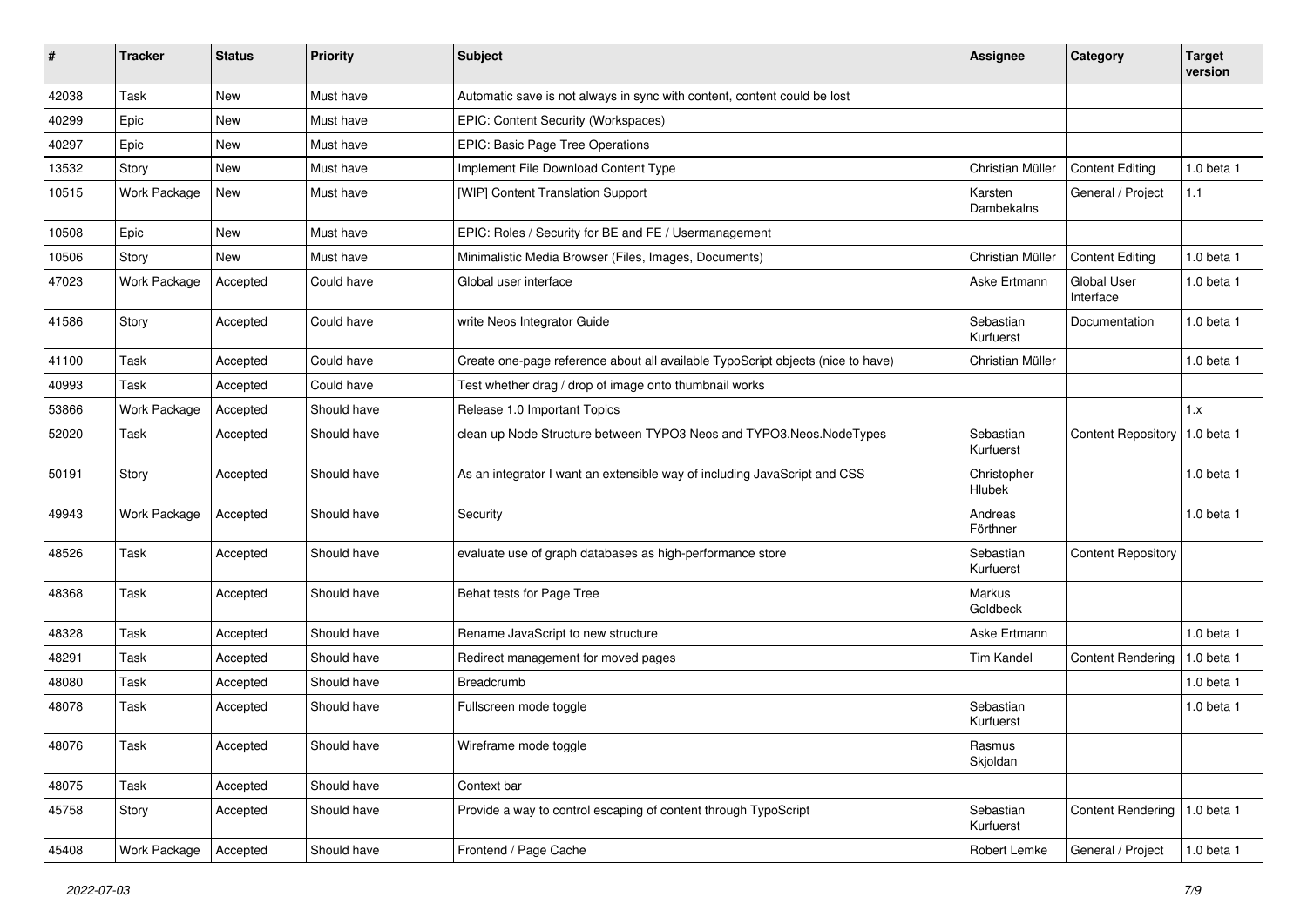| #     | <b>Tracker</b> | <b>Status</b> | <b>Priority</b> | <b>Subject</b>                                                                                              | <b>Assignee</b>         | Category                  | <b>Target</b><br>version   |
|-------|----------------|---------------|-----------------|-------------------------------------------------------------------------------------------------------------|-------------------------|---------------------------|----------------------------|
| 45023 | Work Package   | Accepted      | Should have     | Make complex, interactive custom content types possible                                                     |                         | <b>Content Editing</b>    | 1.0 beta 1                 |
| 45003 | Work Package   | Accepted      | Should have     | Media Browser                                                                                               | Christian Müller        | <b>Content Editing</b>    | 1.0 beta 1                 |
| 44971 | Work Package   | Accepted      | Should have     | <b>TYPO3 Neos API Definition</b>                                                                            | Sebastian<br>Kurfuerst  | Documentation             | 1.0 beta 1                 |
| 44924 | Task           | Accepted      | Should have     | Change the Post List view to use Expose                                                                     | Marc Neuhaus            |                           | Sprint<br>February<br>2013 |
| 44921 | Story          | Accepted      | Should have     | Decide TypoScript and TYPO3CR Naming                                                                        | Sebastian<br>Kurfuerst  | <b>Content Rendering</b>  | Sprint<br>February<br>2013 |
| 44919 | Story          | Accepted      | Should have     | Use Expose for listing BlogPost-Nodes in Frontend                                                           | Marc Neuhaus            | <b>Content Rendering</b>  | Sprint<br>February<br>2013 |
| 41973 | Task           | Accepted      | Should have     | Align button bars for editables on top of the editable border to prevent overlay issues with<br>the content | Sebastian<br>Kurfuerst  |                           |                            |
| 41859 | Task           | Accepted      | Should have     | Create a standard library for common string, array and date functions in EEL                                | Christopher<br>Hlubek   |                           |                            |
| 41838 | Task           | Accepted      | Should have     | document and update conventions for composer name and package keys                                          | Christian Jul<br>Jensen |                           |                            |
| 41805 | Task           | Accepted      | Should have     | adjust release process to Composer / create Neos release using release plugin etc                           | Karsten<br>Dambekalns   |                           | Sprint<br>February<br>2013 |
| 41781 | Task           | Accepted      | Should have     | set up integration.flow.typo3.org                                                                           | Karsten<br>Dambekalns   |                           | Sprint<br>February<br>2013 |
| 41682 | Task           | Accepted      | Should have     | create a package for flow typo3 org website listing only typo3-flow-* composer packages<br>("mini-TER")     | Marc Neuhaus            |                           |                            |
| 40715 | Task           | Accepted      | Should have     | global overlays should have the same color / transparency                                                   | Martin Muzatko          |                           |                            |
| 51927 | Task           | Accepted      | Must have       | Node type structure                                                                                         |                         | <b>Content Repository</b> | $1.0$ beta 1               |
| 49385 | Work Package   | Accepted      | Must have       | Release Flow 2.0 stable                                                                                     | Robert Lemke            |                           | 1.0 beta 1                 |
| 45004 | Work Package   | Accepted      | Must have       | Write TYPO3 Neos Integrator Guide                                                                           | Karsten<br>Dambekalns   | Documentation             | $1.0$ beta $1$             |
| 44975 | Story          | Accepted      | Must have       | Implement module listing for Launch Bar, and fix search                                                     | Christopher<br>Hlubek   | <b>Content Editing</b>    | $1.0$ beta $1$             |
| 44930 | Task           | Accepted      | Must have       | Check if parts marked as widget need HTML markup changes                                                    | <b>Patrick Broens</b>   |                           | Sprint<br>February<br>2013 |
| 44929 | Task           | Accepted      | Must have       | Define roles for widgets                                                                                    | Patrick Broens          |                           | Sprint<br>February<br>2013 |